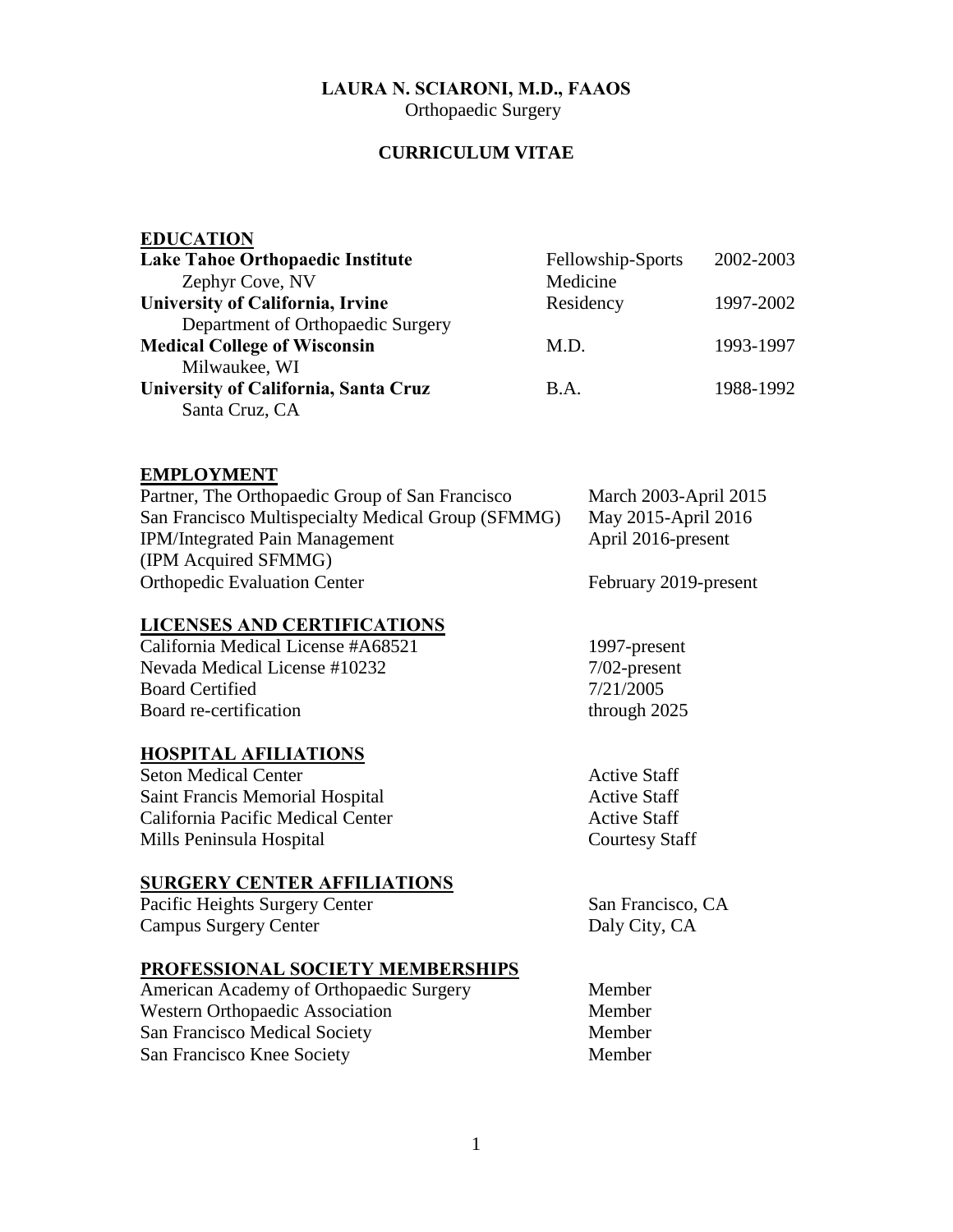### **LAURA N. SCIARONI, M.D., FAAOS**

Orthopaedic Surgery

#### **CURRICULUM VITAE**

#### **AWARDS**

University of California, Santa Cruz: Honors in Biology, 1992 University of California, Irvine: Resident Research Award, 2002

#### **RESEARCH**

|          | <b>Orthopaedic Spine Surgery, U.C. San Francisco</b> | Summer, 1994 |  |
|----------|------------------------------------------------------|--------------|--|
| Faculty: | Serena Hu M.D.                                       |              |  |
| Project: | Spinal Motion and Fusion Levels                      |              |  |

#### **Orthopaedic Biomechanics Laboratory** 1999-2002

Faculty: Thay Q. Lee, PhD., Patrick J. McMahon, M.D., Stuart A. Green, M.D. Projects: Glenohumeral Joint Biomechanics Intercondylar Notch Access for Retrograde Supracondylar Nail Placement

# **ORIGINAL RESEARCH PRESENTATIONS**

- 1. Chow, S., McMahon, P.J., **Sciaroni, L.N**., Yang, B.Y., Lee, T.Q.: Glenohumeral joint forces following repetitive anterior glenohumeral dislocations. *Clin Orthop.* Accepted for publication, 2000
- 2. **Sciaroni, L.N.**, McMahon, P.J., Cheung, T., Lee, T.Q.: Open Surgical Repair Restores Joint Forces That Resist Glenohumeral Dislocation. *Clin Orthop*. 2002 Jul;(400):58-64
- 3. McMahon, P.J., Chow, S., **Sciaroni, L.N**., Yang, B.Y., Lee, T.Q.: A novel cadaveric model for anterior-inferior shoulder dislocation using forcible apprehension positioning. *J Rehab Res & Dev*. 2003 Jul-Aug;40(4):349-59.

## **PRESENTATIONS AT SCIENTIFIC MEETINGS**

- **1. Sciaroni, L.N.**, Cheung, T., Kim, D.J., McMahon, P.J., Lee, T.Q.: Quantitative Assessment of the Forces in Anterior Shoulder Dislocation: Intact vs. Repair. Presented at AAOS Specialty Day (AOSSM), San Francisco, CA, 2001
- **2. Sciaroni, L.N.**, Cheung, T., Kim, D.J., McMahon, P.J., Lee, T.Q.: Quantitative Assessment of the Forces in Anterior Shoulder Dislocation: Intact vs. Repair. Poster presentation at ORS (Orthopaedic Research Society), Dallas, TX, 2002

#### **COLLABORATOR ON OTHER PRESENTATIONS**

- 1. Lee, T.Q., Chow, S., **Sciaroni, L.N.**, Yang, B.Y., Kim, D.J., McMahon, P.J.: A New Model for Anterior Dislocation of the Shoulder. International Symposium of Ligaments and Tendons. Orlando, FL, 2000
- 2. McMahon, P.J., **Sciaroni, L.N.**, Cheung, T., Kim, D.J., Lee, T.Q.: Quantitative Assessment of the Forces in Anterior Shoulder Dislocation: Intact vs. Repair. International Symposium of Ligaments and Tendons. Orlando, FL, 2000